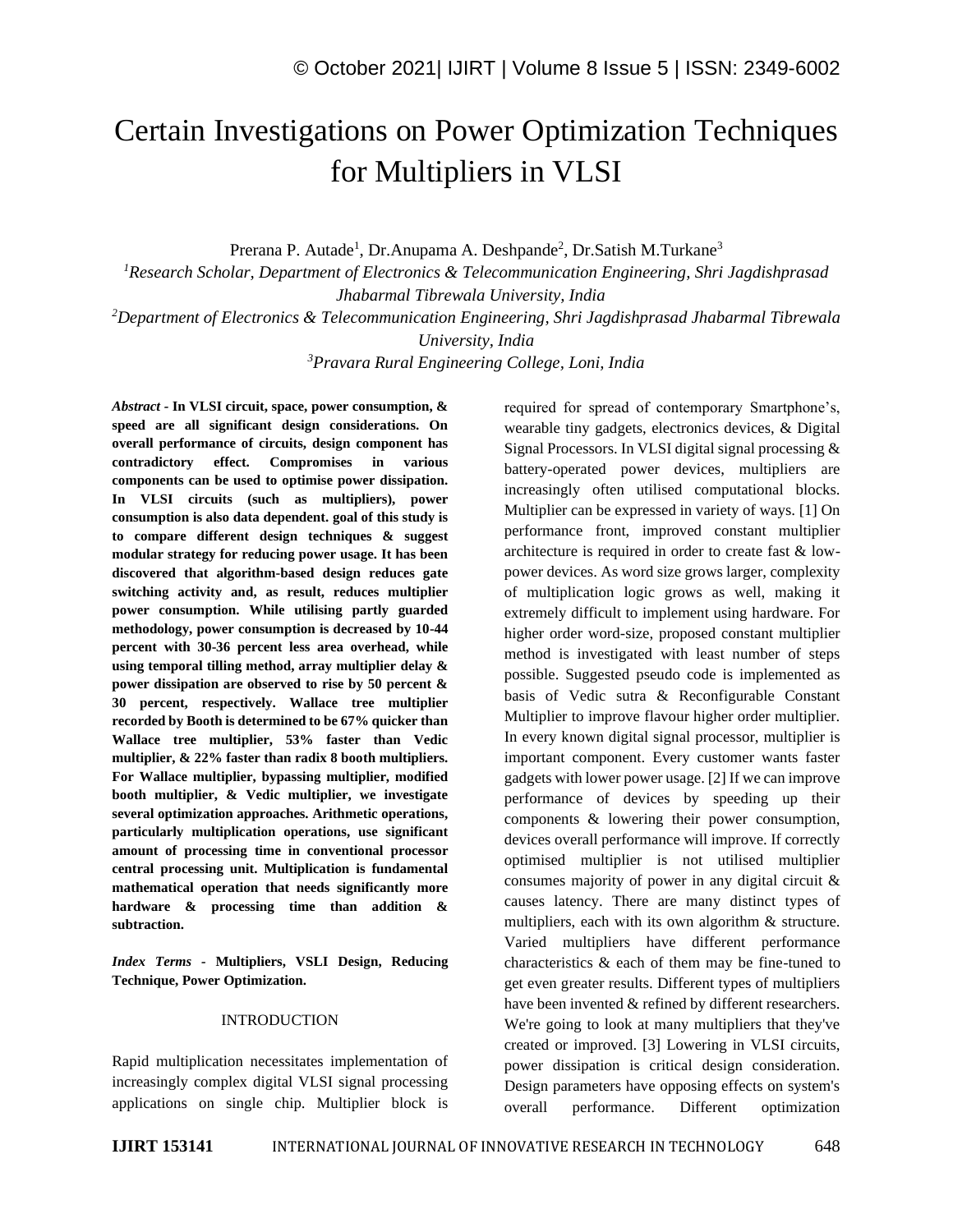techniques might be used depending on component & function. In multiplier, for example, power consumption is data dependent because gate switching activity contributes to higher power consumption. Different gate configurations can be used to optimise gate switching activity. Various strategies can be used to decrease gate switching activity. For example, with multiplier, multiplication method employed has impact on power usage. In multiplier, Booth algorithm & Modified Booth algorithm, in addition to main school technique of bit multiplication, can be employed for efficient multiplication. [4]

The gate level design of circuit can be utilised to choose between various circuit combinations & their related power consumption. Genetic Algorithm may be used to investigate various combinational circuits. In this work, several methods to power consumption in VLSI circuits are examined. Multiplier circuit is used as test case to investigate alternative techniques. Multiplication time is still most important element in determining DSP chip's instruction cycle time. With ever-increasing need for more processing power on battery-powered mobile devices, focus has switched away from maximising traditional delay time area size & toward reducing power dissipation while retaining good performance. [5] Traditionally, shift & add method has been used in design; however it is not suited for VLSI implementation or from latency standpoint. Booth multiplier, array multiplier, & Wallace tree multiplier are some of key algorithms presented in literature for VLSI implementable rapid multiplication. fast speed & little power Different logic styles can be used to construct VLSI. Power, area, & delay are three most significant factors in VLSI design. There are several suggested logics (or) low power dissipation & fast speed, & each logic style has its own speed & power benefits. [6]

Power Optimization Based on Data

Gate switching activity in circuit is influenced by complexity of data. Design components of circuit at gate level can be minimised by using efficient computing technique. Different designs mathematical representations are being investigated to see if they may decrease power fluctuations. Power consumption may be simulated using model. By simulating conventional designs & comparing them to best, better design component can be discovered. To assess power usage in each option, gate switching for all starting states & all inputs may be simulated. When it comes to gate design complexity, taking data dependency into account is beneficial. order in which gate inputs are connected has impact on both power & delay. Based on transistor reordering, Parsed has proposed techniques to optimise power or latency of logic gates. As result, correct transistor ordering can result in significant gains in power & latency. [7] Late arriving signals, for example, can be moved closer to output to reduce gate propagation delay. Another way to save power is to think about gate size, which has big influence on circuit delay & power dissipation. Latency of gate can be reduced by increasing size of transistors in gate, but power dissipated in gate & manufacturing space increase. As result, by correctly sized transistors, optimal equilibrium may be established. Slack at each gate in circuit is computed, & slack of gate relates to how much gate may be slowed down without impacting circuit's critical delay. Alternatively, in various sub-circuits when slack is higher than zero, size of transistors is lowered until slack is zero or transistors reach minimal size. [8]

Design of Combinational Gate Level

When designing circuit at gate level, different combinations of logical gates may give same circuit output but varying power consumption values. To reduce power consumption, path balancing, factorization, & don't care optimization can be used. By eliminating delay at each input gate, path balance may be achieved. By designing Fitness Function, Genetic Algorithm may be utilised to identify alternative combinations of gates & power usage. Genetic Algorithm is used to design combinational logic circuit. Crossover & mutation may be used to evolve diverse combinations of logic circuits by specifying chromosomal development schemes. [9] This technique is more efficient (in some circumstances & restrictions) than human designer since alternative design circuit constraints may be developed based on fitness function. Study of indicates that using Genetic Algorithm on 2-bit adder & 2-bit multiplier with certain 'cardinality,' 56 percent decrease in number of gates for circuit may be accomplished.

# IN CMOS, NUMBER OF GATES VS. POWER SAVING – BASED ON ISCAS-89 BENCHMARK **CIRCUITS**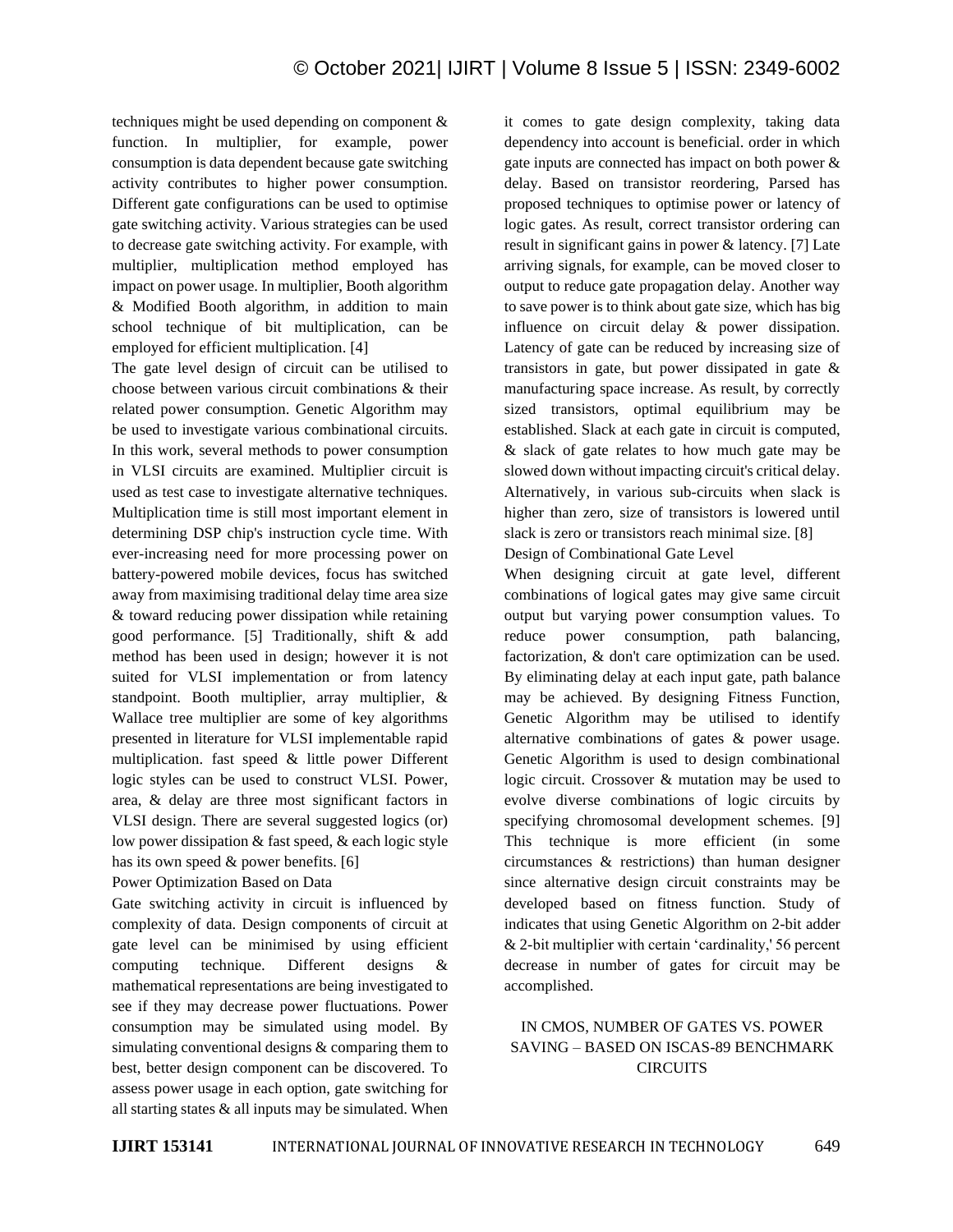The number of gates is clearly related to amount of power utilised, as seen in graph (Graph-1). As we may achieve low power consumption by reducing number of gates in design. On other hand, power reduction can be "Give & Take" situation; if we accomplish decrease in power provided, we may lose some speed, efficiency, or other characteristics, & so reducing power without sacrificing other resource parameters is



#### VERIFICATION OF DESIGN'S FUNCTIONALITY

The Incisive Unified Simulator from Cadence EDA Tool is used to simulate test-case verification of constant multiplier. suggested algorithm's simulation software was written in verilog HDL. To complete design time simulation for set of stimulus input values, output of design & test statistic of multiplier outcomes are proved. When input string length is up to 128 bits, simulation waveform shows that our architecture is valid, & it is scalable further. Input data (a1, b1) is forced when reset is set to one. Clock conventional multiplication constant multiplication has positive edge. [11]

#### RESULTS OF SYNTHESIS

The design is then synthesised at gate level using RTL compiler. Table II shows synthesis findings. Table III shows low power dissipation & rapid switching performance. [12] As result, as compared to standard multiplier, suggested method consumes significantly less power. Table II shows that utilising suggested design, power savings may be realised as bit sizes grow. In terms of latency & power consumption, synthesise result reveals that it is significantly better than various Vedic multiplier architectures. Proposed approach uses retiming technique to boost constant multiplier's speed even further. Main relevance of PDP is that it depicts constant multiplier's overall performance. Because PDP in Table-III is very tiny, it indicates minimal power dissipation & rapid switching speed. When compared to traditional multiplier, constant multiplier saves 46.34 percent in power. It also used retiming approach to accomplish high-speed multiplication. When compared to conventional multiplier & Vedic multiplier, Simultaneously Constant Multiplier has shortest latency. Our approach optimises time while decreasing design performance after re-ordering FF's. [13] In digital VLSI signal processing applications, VLSI systems are extremely helpful. Because suggested technique requires less hardware for any input size. [14]

| Type of Multiplier  | No.<br>ΟĪ   |                  |
|---------------------|-------------|------------------|
|                     | <b>Bits</b> | Total Power (nW) |
| Conventional        | 32          | 309360.671       |
| Multiplier          | 64          | 1519532.826      |
|                     | 128         | 7252391.568      |
| Constant Multiplier | 32          | 296609.771       |

(Table-1) Speed loss vs. power reduction

Not Reported

*5* mW-which is more than three orders of magnitude lower power compared to equivalent commercial Solutions."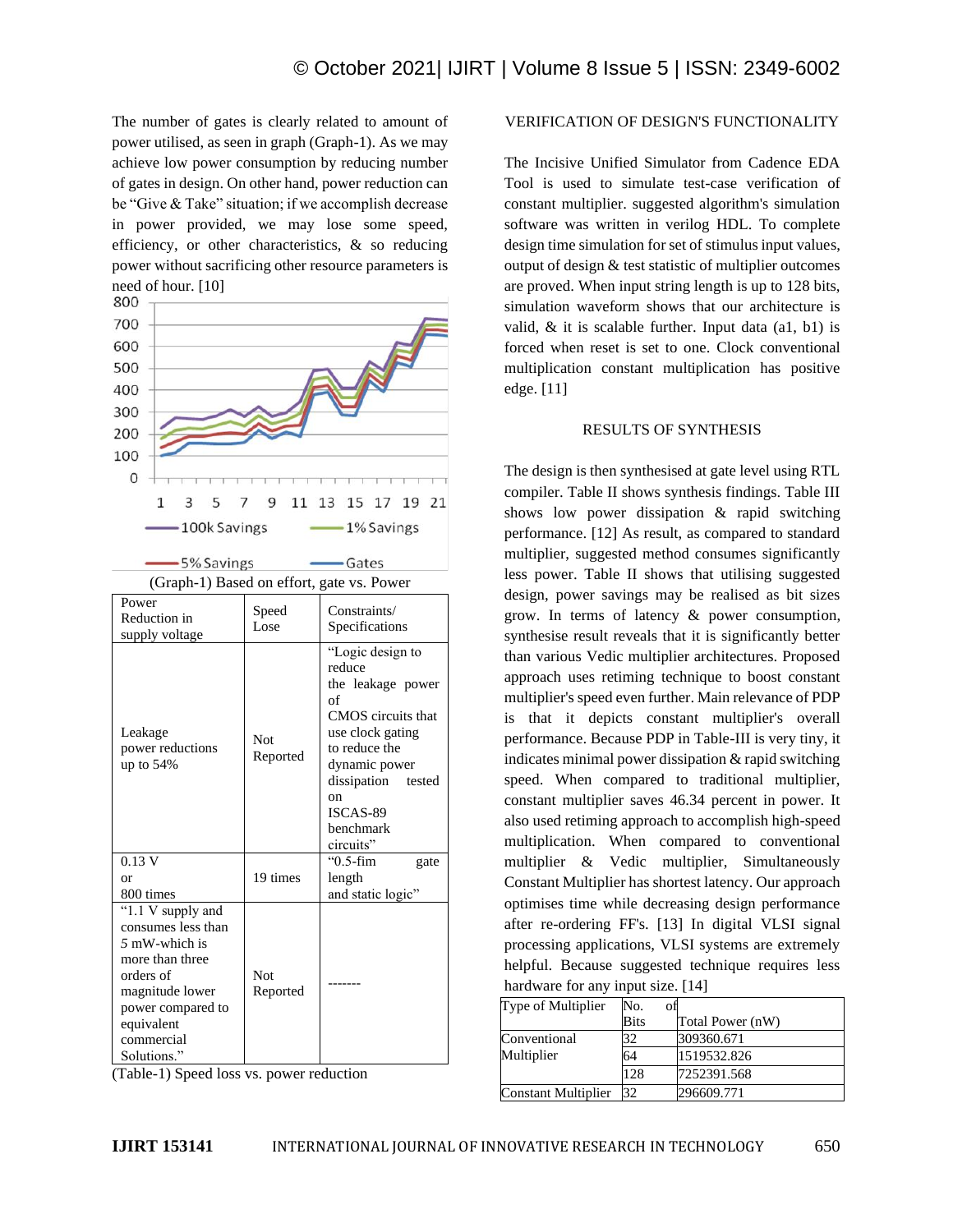|               |                       | 64          | 1149594.202 |
|---------------|-----------------------|-------------|-------------|
|               |                       | 128         | 3891931.823 |
|               | Constant Multiplier32 |             | 298938.009  |
| with Retiming | 64                    | 1180869.161 |             |
|               |                       | 128         | 4233793.452 |

| Type                 | ofNo.<br>of |            | Delay<br>Power |
|----------------------|-------------|------------|----------------|
| Multiplier           | <b>Bits</b> | Delay (ns) | Product        |
| Conventional         | 32          | 0.13185    | 40789.20       |
| Multiplier           | 64          | 0.25228    | 383347.70      |
|                      | 128         | 0.38273    | 2775708.00     |
| Constant             | 32          | 0.13119    | 38912.24       |
| Multiplier           | 64          | 0.24229    | 278535.20      |
|                      | 128         | 0.37437    | 1457023.00     |
| Constant             | 32          | 0.13079    | 39098.10       |
| Multiplier<br>with64 |             | 0.24151    | 285191.70      |
| Retiming             | 128         | 0.08587    | 363555.80      |

TABLE 3: MULTIPLIER'S POWER-DELAY PRODUCT









### **CONCLUSION**

Booth Multiplier is superior in every way, including speed, latency, area, complexity, & power consumption. Array Multiplier, on other hand, consumes more power & produces smallest number of components, but it has longer delay than Wallace Tree Multiplier. [15] As result, Booth's multiplier is recommended for low power & low delay requirements. Ancient Indian Vedic Mathematics provides efficient multiplication methods or equations that enhance speed of gadgets. Data complexity & various combinations of gate level digital circuits are shown to have significant influence on power dissipation. Aside from that, chip's physical design may be improved by assessing placement options using Genetic Algorithms, subject to optimum space allocation. As result of data complexity, choosing Booth Algorithm & Modified Booth Algorithm may minimise power usage. Modified Booth Algorithm is shown to consume less power in multiplier circuits than other techniques of multiplication. [16]

#### REFERENCES

- [1] A.D. Booth, "A Signed Binary Multiplication Technique," Jour. Of Mech. Appl. Math., vol. 4, pp. 236-240, Oxford University Press,1951.
- [2] Anantha P. Chandrakasan & Robert W. Brodersen, fellow, IEEE, "Minimizing Power Consumption in Digital CMOS Circuits" proceedings of IEEE, vol. 83, No. 4, April 1995.
- [3] Dake Liu & Christer Svensson, "Trading Speed for Low Power by Choice of Supply & Threshold Voltages, "IEEE JOURNAL OF SOLID-STATE CIRCUITS, VOL. 28, NO. I . JANUARY 1993.
- [4] Dake Liu & Christer Svensson, "Trading Speed for Low Power by Choice of Supply & Threshold Voltages" IEEE Journal of Solid-State Circuits, vol. 28, no. I, January 1993.
- [5] Fayez Elguibaly, "A Fast Parallel Multiplier-Accumulator Using Modified Booth Algorithm", IEEE Trans. Circuits & Sys. II, Analog & Digital Signal Processing, vol. 57, no. 9, pp. 902-909, Sept., 2000.
- [6] George Economakos, Dimitris Bekiaris & Kiamal Pekmestzi, "A Mixed Style Architecture for Low Power Multipliers Based on Bypass Technique", IEEE Int. Conf. on Design & Technology of Integrated Syst. in Nanoscale, pp. 1-6, March, 2010.